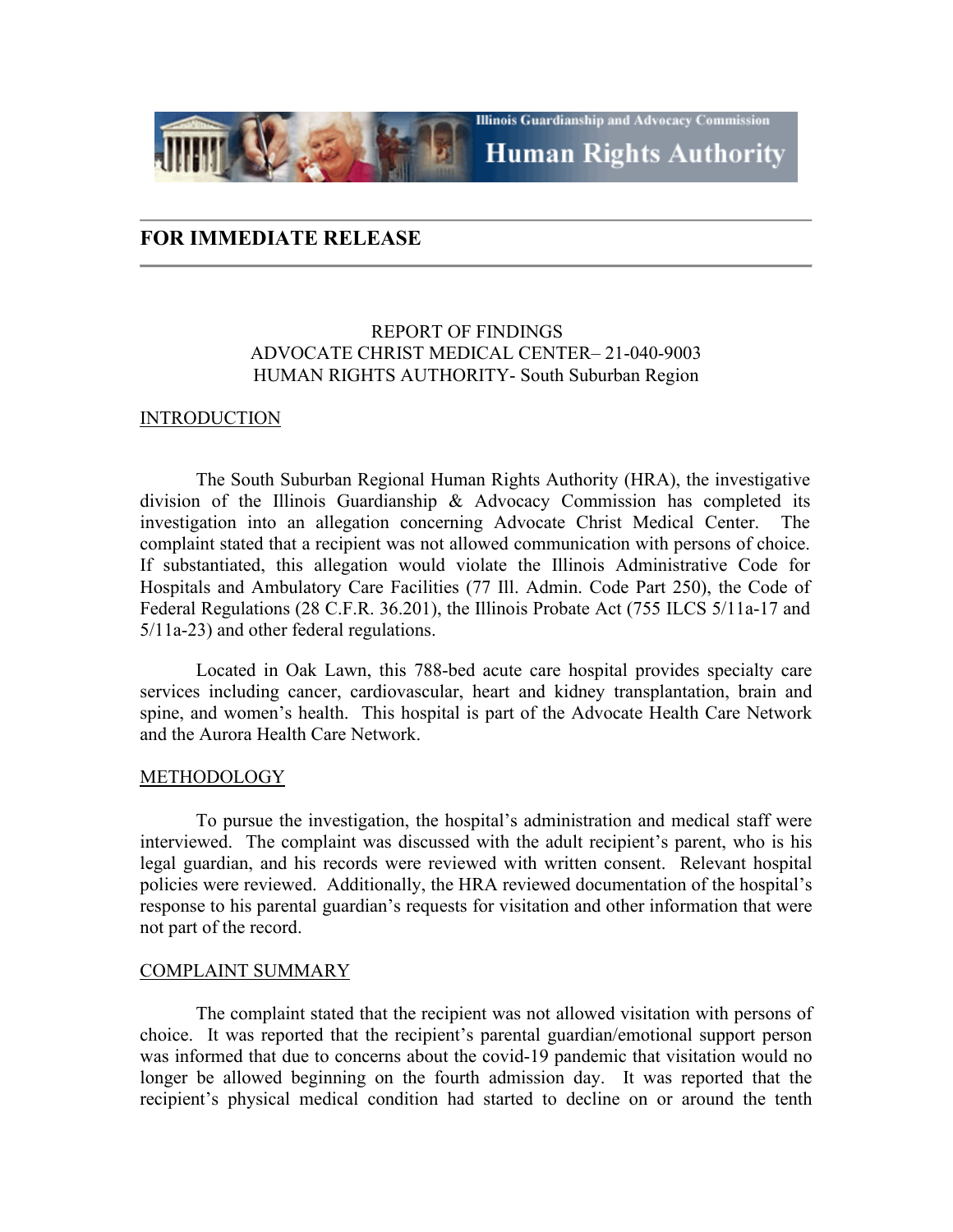admission day and that limited visitation was allowed before his death. It was reported that the recipient's parental guardian had begged to be allowed to provide emotional support at his bedside and that he had died without any family members at his bedside.

## **FINDINGS**

## Information from the record, interviews and program policy

The Advocate Christ Medical Center record indicated that the recipient was a direct admission to the hospital's Neurological Critical Care Unit (NCCU) on March 13<sup>th</sup>, 2020. He was transferred from a local hospital's emergency department after seeking medical care for flu-like symptoms and a Computed Tomography Scan had showed multiple brain lesions with edema. He had a grand-mal seizure that had lasted for several minutes and a tracheal tube was inserted into his body to help him breathe prior to his transfer to the receiving hospital's NCCU. The hospital's admission record documented that the recipient's mother is his legal guardian. She told the hospital that the recipient was developmentally disabled at birth and communicates usually with single words and lives in a group home. She told the HRA that a copy of the guardianship order was provided on the admission day. For March 14<sup>th</sup>, 2020, a Physical and History Report documented that the recipient was "critically ill" and would require a high complexity of decision-making and active titration of therapies to preserve his life. This reportedly was explained including his clinical condition and plan of care to his parental guardian and stepfather at his bedside. His record contained signed medical consents for a brain biopsy and general anesthesia for the procedure.

For March 15<sup>th</sup>, 2020, a physician's note documented sepsis brain abscesses, suspicion of streptococcus infection, and bacteremia. The recipient's parental guardian's and stepfather's questions reportedly were answered by the physician at his bedside. His parental guardian told the HRA that she was informed that lesions of similar appearance had been found on his liver, kidneys, and lungs. She reported that he had tried to open his eyes and believes that he had tried to move his hand and foot upon commands. She said that a staff person came in his room to remove the ventilator and overheard them talking to him about trips they had previously taken and started asking them questions about their travels. Then, they were questioned by a nurse about the corona virus even though they told her that they had not done any traveling during the past five years. She said that she was informed that due to the covid-19 virus that visitation was not allowed when she had presented to the hospital on the  $16<sup>th</sup>$ . A nurse on the medical floor told her the same thing. Later that same day, a physician told her that she could not visit him on the medical unit and that she could not provide emotional support for him and that he would not even know if she was in his room.

The recipient's parental guardian told the HRA that there were many reasons why she needed to be with him during his hospitalization. For example, she said that she had told the hospital's admission staff that the recipient was called by his middle name. However, she said that his name preference was not shared with the staff on the medical floor because they were constantly calling him by his first name. She said that he needed stimulation and emotional support to help him to get better and was responding to her and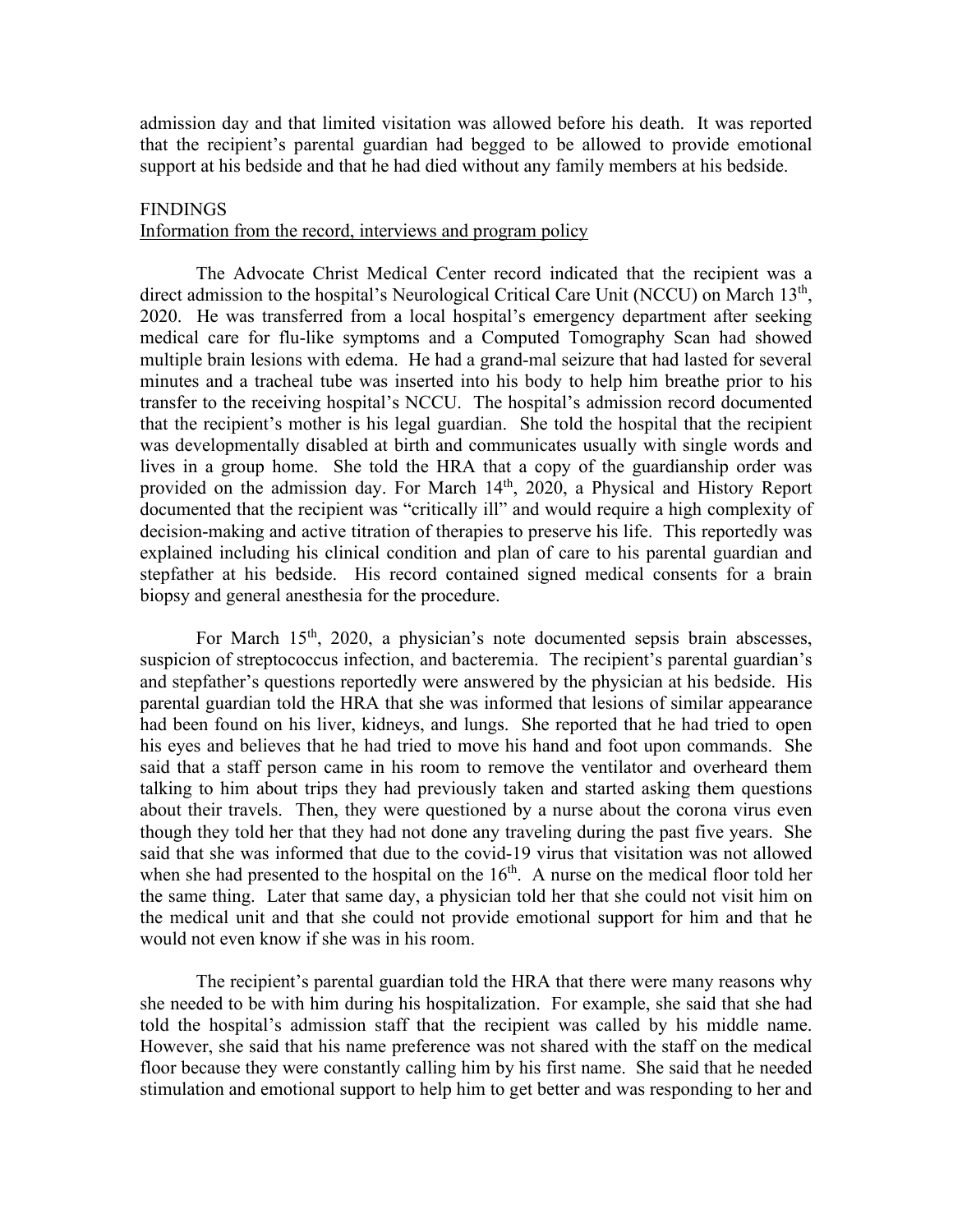his stepfather when visitation was allowed. She said that the hospital's Speech Therapist told her that applesauce and apple juice were offered during the swallowing assessment without success. However, she had told them that he would never swallow food items or beverages made from apples. She reportedly was informed that the swallowing assessment would be attempted again and that she would be called if needed.

For March  $17<sup>th</sup>$ , 2020, a physician's note documented the recipient that had multiple "enhancing" brain lesions and awakens to pain and does not sustain eye opening and was able to intermittently follow commands. The recipient's parental guardian told the HRA that she had phone communication with him during the visitation restriction and he said "yes" about four times on the 18<sup>th</sup> and "goodbye" on that next day. She said that a nurse had called her because he was upset, and he said "yes and bye" to her on the  $20<sup>th</sup>$ . And, the nurse told her that he was calmer after she had talked to him. Later, the hospital's Risk Manager told her that she would call her on the 21<sup>st</sup> and let her know if she could visit him. She reported that the hospital's Risk Manager told her on that next day that visitation would not be allowed and suggested that she should ask the nursing staff about communication by phone or FaceTime. She reported phone communication with him on that same evening.

For March 22<sup>nd</sup>, 2020, the recipient's parental guardian told the HRA that she was informed that he had more lesions on his brain and bigger in size. She said that the hospital's Risk Manager told her that she would call her back because she had begged her to do something about the visitation restriction. The Charge Nurse told her that she could come to the hospital and sign the papers for his transfer to the hospice unit when his physical health fails. She reported that his physical health "took a turn for the worse" around the  $23<sup>rd</sup>$  and that the hospital's Risk Manager told her that visitation would be allowed on that same day. She reportedly was screened for covid-19 upon her arrival to the hospital. The progress notes documented that the recipient's parental guardian was at his bedside on the 23<sup>rd</sup> and said that she was "grateful" because this was the first day that she was allowed visitation. She told the Advance Practitioner of Nursing and the Social Worker of Palliative Care that she was hoping to be allowed daily visits because she believed that he would benefit if someone familiar was with him. She was informed that he had multiple brain abscesses and was positive for streptococcus intermedius and due to the "swiss cheese" effect on his brain that his neurological condition would not likely get any better. She said that she was hopeful that he would not need a feeding tube after antibiotic medication therapy and wanted to get a second opinion from a Physician of Infectiousness Diseases. She was trying to find a long term acute care facility to meet his needs and was hopeful for his recovery. She gave permission for the hospital's chaplain to visit him. She had asked about putting a camera in his room so she could communicate with him outside of the hospital and was informed that she needed to talk to the charge nurse about this issue. The recipient's parental guardian told the HRA that he was responsive to her on the 23<sup>rd</sup> and that she had stayed with him until she was asked to leave the hospital at 8:00 p.m.

For March  $24<sup>th</sup>$ ,  $2020$ , the progress notes documented that the recipient was more lethargic and that the Advance Practitioner of Nursing and the Social Worker of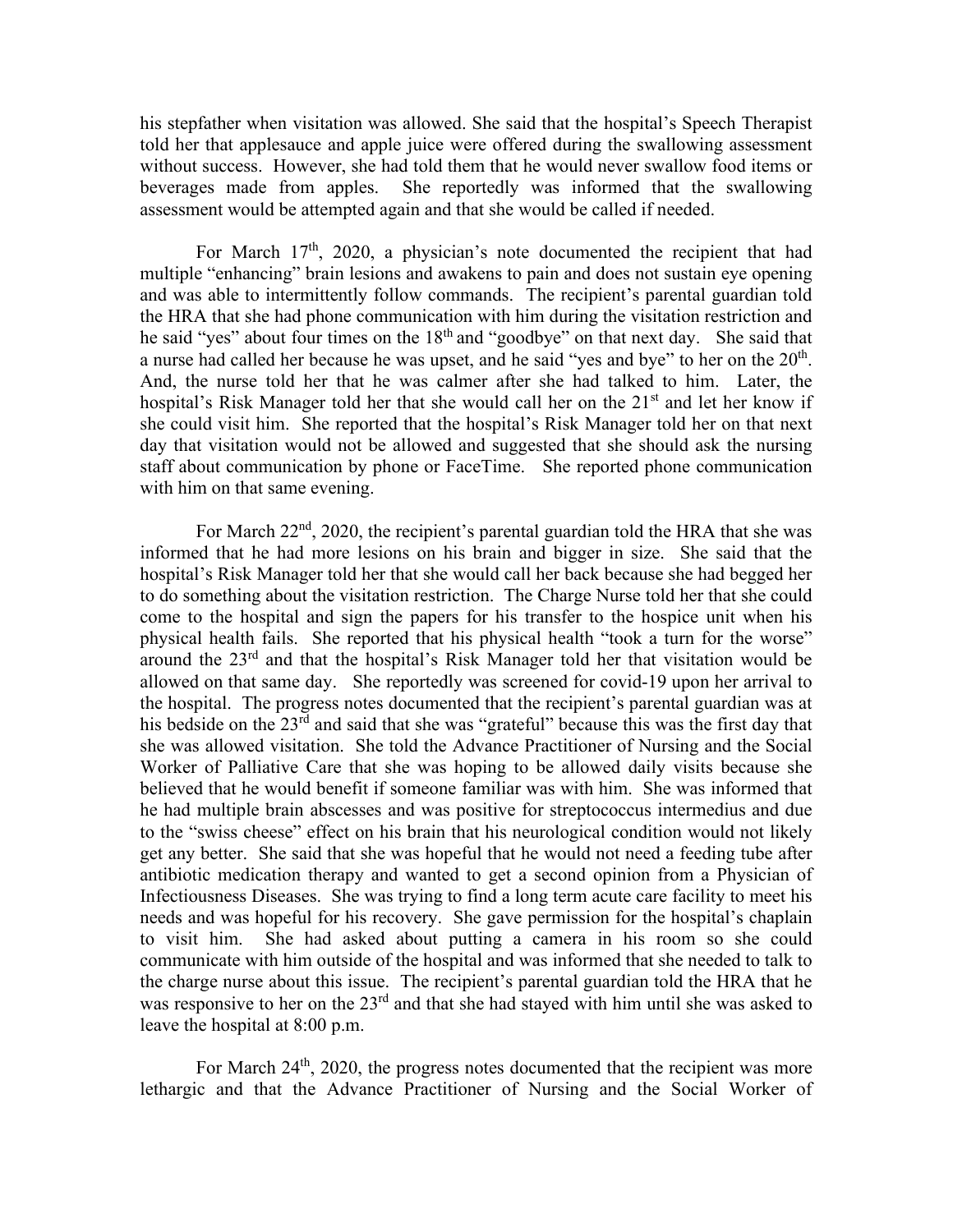Palliative Care and parental guardian were at his bedside. His parent said that she had talked to the Physician of Infectious Diseases and was not sure if she wanted to continue with his present treatment plan. The Advance Practitioner of Nursing told her that due to his medical condition that he was at risk for complications including, but not limited to infection, aspiration, and decubitus ulcers. His parent said that she had talked to the unit social worker about placement at a named long term acute nursing facility near her home. However, she was unable to visit the nursing facility due to the covid-19 restriction on visitation. She was encouraged to consider hospice care when medical interventions were no longer effective or result in a meaningful recovery. She reportedly acknowledged that she understood that the recipient would never function at his previous baseline but was hopeful he would be able to interact with her. She told the staff that antibiotic medication should be continued and to give him some time for recovery. She said that he had enjoyed receiving a phone call from his biological father, stepfather, and cousins on that previous day. She asked if communication could be setup with his housemates and was informed that this might be stressful for them. A nursing note indicated that the recipient was intubated because his breathing was labored on that same day and that the Physician of Pulmonary Care and parental guardian were at his bedside when the hospital's Rapid Response Team (RRT) was called. His parental guardian told the HRA that she and his stepfather were allowed visitation after the intubation procedure was done.

For March  $25<sup>th</sup>$ , 2020, the progress notes documented that the recipient's parental guardian, the Advance Practitioner of Nursing, and the Social Worker of Palliative Care had talked about the process involved in the withdrawal of life support interventions that included medical equipment, food, breathing tube, and pain medication. And, she was informed that he would stay on the Intensive Care Unit for 24 hours and then he would be taken to a private room, and two people would be allowed visitation and no physicians would be called. According to the progress notes, the recipient's parental guardian said that she understood that his physical medical condition might not improve, and she would consider "comfort-focused care." She reportedly became emotional describing how he had been responding to her before the RRT intervention and was hopeful that he would improve. She said that she did not want him to suffer or to be uncomfortable as his physical medical health declined. She was informed that his symptoms would be addressed as needed. She said that she was hoping that she would be allowed to visit because she did not want him to be alone. His parental guardian told the HRA that she had begged to be with him during the phone calls about discontinuing life support interventions.

For March  $26<sup>th</sup>$ , 2020, the progress notes documented that the recipient's parental guardian told the Social Worker of Palliative Care that she had concerns about visitation and plans after his death. She was informed that visitation might become more restrictive over time. Later, she told the physician that she wanted to be at the recipient's bedside and that it was difficult to make decisions about his care. She said that she did not want him to be reintubated if he was extubated. And, she was not sure about managing his care if he was discharged from the hospital under hospice care. The recipient's parental guardian told the HRA that she told the Social Worker of Palliative Care and the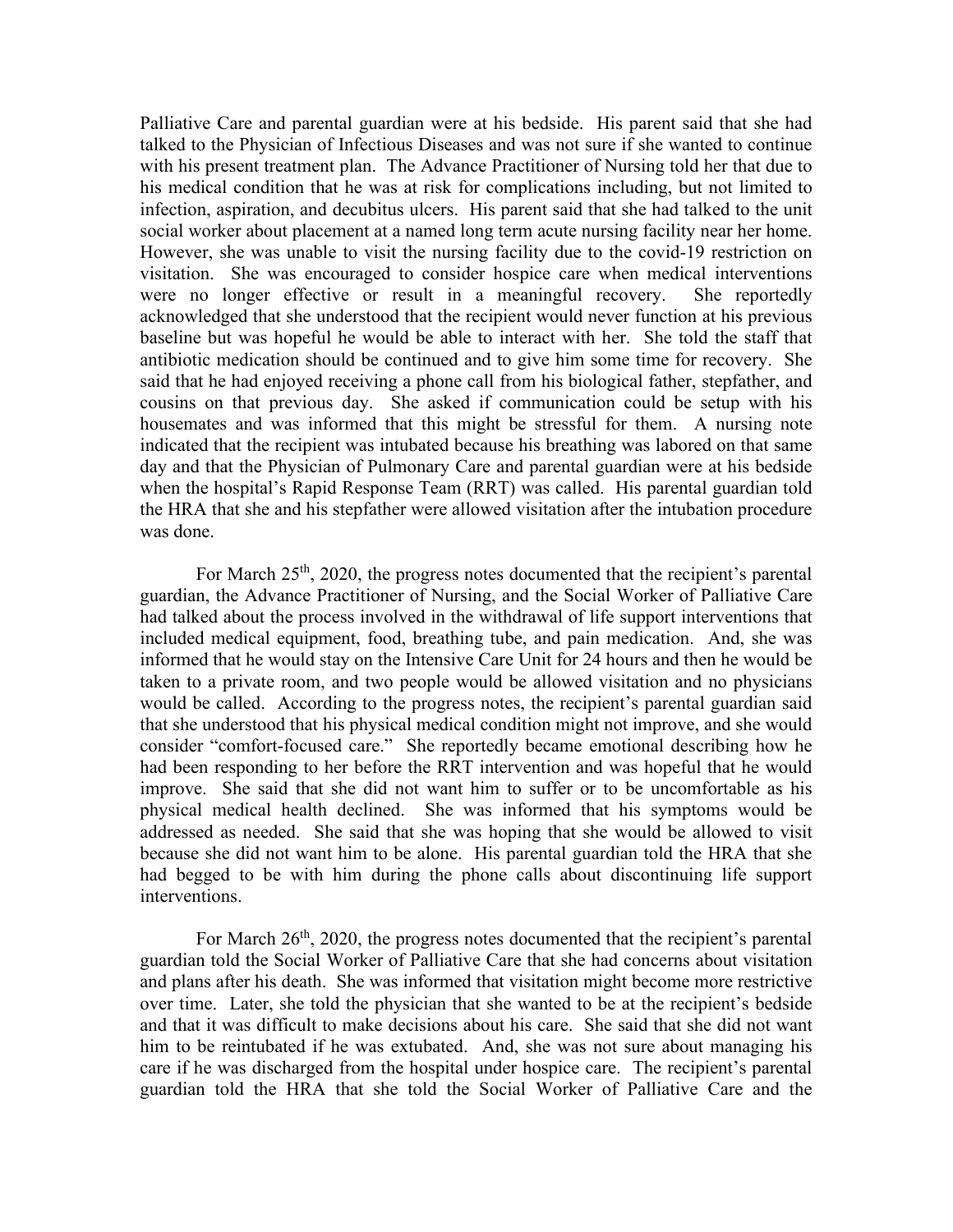Advance Practitioner of Nursing that she had made some arrangements for his likely death when the discontinuation of life support interventions was discussed. She said that she was informed by the Advance Practitioner of Nursing that the hospital's rules on visitation now restricted people over the age of 60 years and only one person would be allowed visitation with the patient for one hour.

The Advance Practitioner of Nursing told the HRA that the recipient's mother was usually at his bedside when she had assessed his clinical condition. She said that her role was to support his mother in developing care goals for him. She reported that she does not remember talking to his mother about any specific age requirement for visitation because the hospital did not have such a policy. She said that visitation was restricted for all patients at the beginning of the corona virus pandemic and timeframe in question. The hospital's Director of Civil Rights told the HRA that the hospital was "hit hard" during the early stages of the covid-19 pandemic and that the hospital was trying to ensure the safety of patients and to prevent the spread of the virus. She said that the recipient did not live with his parental guardian and that she was not his constant companion. She said that his parental guardian was offered remoted communication with him. Additionally, the Manager of the NCCU reported that the staff were focused on helping family members with downloading video communication applications such as Zoom because they realized that some of them lacked technical skills concerning this issue.

For March  $27<sup>th</sup>$ , 2020, the recipient's parental guardian told the HRA that the physician told her that the recipient's heart rate dropped to "30" several times on that previous night and that this had happened again while he was making rounds on that morning. He told her that she would be allowed visitation with him. She had called the Social Worker of Palliative Care and told her that she was on her way to the hospital. She had asked her to go to the recipient's bedside because she did not want him to be alone. His stepfather reportedly was not allowed visitation when they arrived at the hospital. She said that the physician shook his head "no" when she had asked if he was going to "make it." She reportedly was provided with educational information about the withdrawal of life support interventions and acknowledged an understanding that this would result in his death. She said that the social worker and the hospital's chaplain were present in the recipient's room when she gave consent for the withdrawal of life support interventions. The social worker had stayed with her and the staff started removing his feeding tube and the monitoring machines. She said that she was asked to leave the hospital around 5:45 p.m. and a nurse told her that she probably would not be allowed visitation again. She reported that she had asked a physician to please help her to be able to visit with him again as she was leaving the medical floor. The Manager of the Surgical Intensive Care Unit told the investigation team that a nurse told her that the recipient's parental guardian was at his bedside for about five to six hours on the  $27<sup>th</sup>$ .

For March  $28<sup>th</sup>$ , 2020, the recipient's parental guardian told the HRA that she was informed that the recipient's vitals had dropped to 89/45 and that he was feverish, and that visitation would be allowed. His stepfather was also informed that he would be allowed visitation. She said that they were informed that he had died upon their arrival to the medical floor about one hour later. And, they had stayed in the room with him until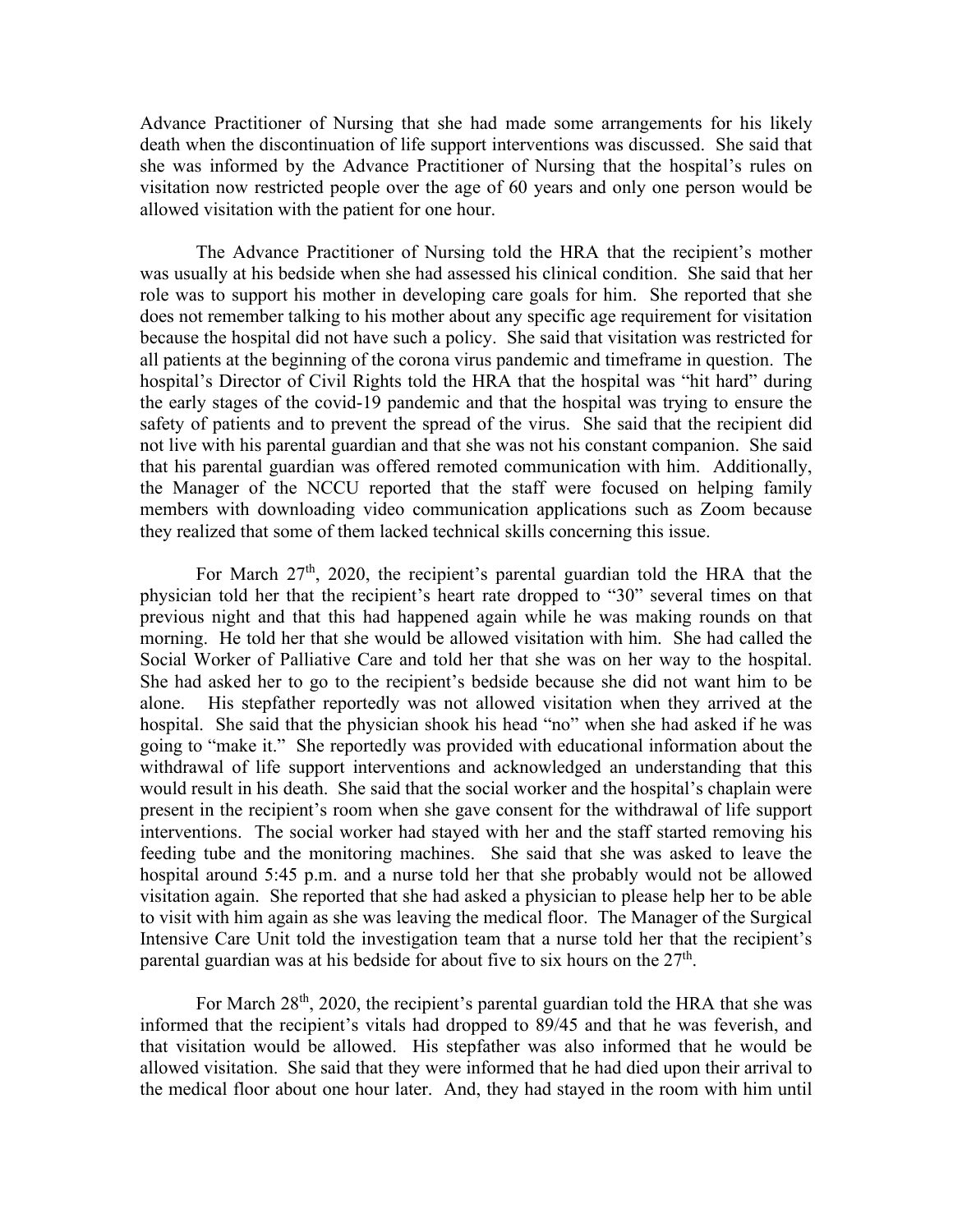around 8:00 a.m. A progress note indicated that the preliminary cause of death was acute respiratory failure due to sepsis. For March  $29<sup>th</sup>$ ,  $2020$ , the recipient's parental guardian said a staff person from the hospital's network support department had returned her call a week later concerning the visitation restriction issue. For March  $29<sup>th</sup>$ ,  $2020$ , the recipient's parental guardian told the investigation team that she had received a return phone call a week later from hospital's network out-of-state advocacy support department concerning the visitation restriction issue. She said that the hospital's staff person did not know that the recipient had died, and she was informed that someone would contact her because wanted to get a copy his medical record. The recipient's parental guardian told the HRA that she had signed a release of information form for a copy of his medical record. However, she has not received this at the time the complaint was filed with the HRA.

The hospital's "Patient Rights & Responsibilities" policy dated on December  $12<sup>th</sup>$ , 2019 stated that patients have the right to visits with persons of choice. According to the policy, visitation may be restricted for the well-being or safety of the patient or others or if medically contraindicated in the patient's care. It lists some specific reasons for limiting or restricting visitation such as a pandemic or infectious disease outbreak.

The hospital's Covid-19 policy on visitation updated on March  $15<sup>th</sup>$ , 2020 stated that the hospital is implementing a "no" visitor policy as a proactive measure to keep patients and team members safe and to reduce the potential for contracting and spreading the virus. All visitors who meet the exclusion criteria must pass a health screening. The exclusions criteria include:

- 1) Pediatric caregivers (2)
- 2) Caregivers necessary for the emotional well-being of the patient (1)
- 3) Partner and midwife/doula of a laboring mother (2)
- 4) End of life situations (number of visitors will be determined on a case-by case basis)
- 5) Emergency department companion (1)
- 6) Outpatient area companion (1)
- 7) In-person discharge instructions (1)
- 8) Professionals assigned to assist with procedures (1)

According to the hospital's policy, a centralized screening area would be designated for individuals who meet the visitation exception criteria list. The hospital's staff were asked to help patients to connect with their loved ones by other communication means such as phone calls and FaceTime. The hospital's Covid-19 policy on visitation updated on March 17<sup>th</sup>, 2020 does not include caregivers necessary for emotional support as exclusions in the policy but the criteria concerning end of life situations was not removed.

The hospital's staff told the HRA that there was confusion about visitation because a glitch in the computer system had removed the emotional support criteria exception in the updated policy on the  $17<sup>th</sup>$ . The staff said many times that the recipient's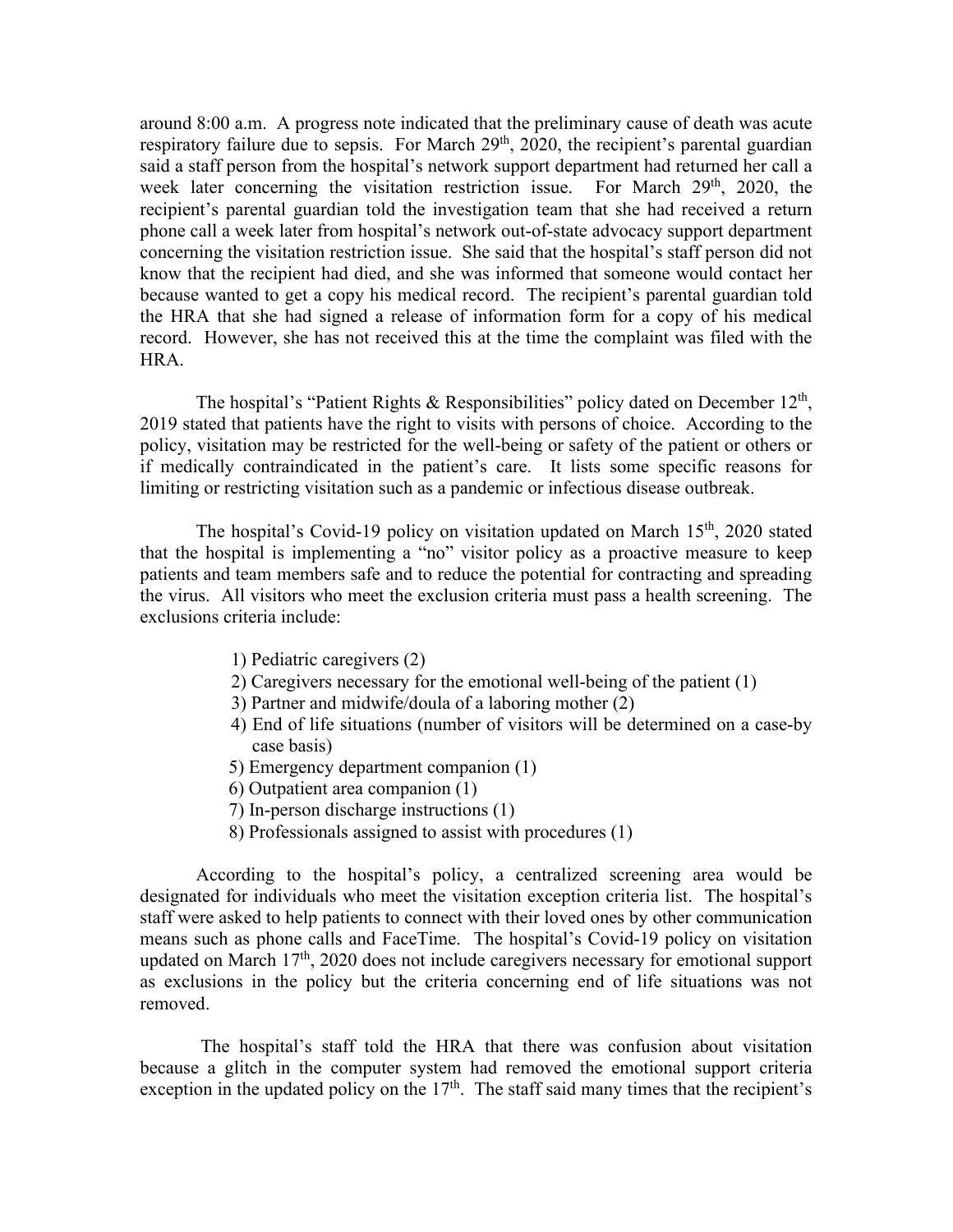parental guardian was offered communication via remoted means with the patient during his hospitalization.

#### **CONCLUSION**

The Illinois 77 Administrative Code Section 250.250 states that,

(a) Each hospital shall establish, in the interest of the patient, policies regarding visitation on the various services and departments of the hospital. It is recommended that visitors be limited to two per patient at any one time.

b) In times of increased incidence of communicable disease in the community, the hospital should consult with the local health officer regarding further restriction of visitors.

Section 504 of the Rehabilitation of Persons with Disabilities Act defines a recipient of services as having a physical disability that substantially limits one or more major life activities.

The Americans with Disabilities Act states that persons with disabilities are entitled to reasonable accommodations.

The Code of Federal Regulations Section 36.201(a) states that,

No individual shall be discriminated against on the basis of [disability](https://www.law.cornell.edu/definitions/index.php?width=840&height=800&iframe=true&def_id=f8744c4cb9d27de14edd923ceef42bba&term_occur=999&term_src=Title:28:Chapter:I:Part:36:Subpart:B:36.201) in the full and equal enjoyment of the goods, services, facilities, privileges, advantages, or accommodations of any [place of public accommodation](https://www.law.cornell.edu/definitions/index.php?width=840&height=800&iframe=true&def_id=c79a9ff817d7caedf59ce269cccc11ed&term_occur=999&term_src=Title:28:Chapter:I:Part:36:Subpart:B:36.201) by any [private entity](https://www.law.cornell.edu/definitions/index.php?width=840&height=800&iframe=true&def_id=7726e1802fa95bd4f30a34c3719bfd23&term_occur=999&term_src=Title:28:Chapter:I:Part:36:Subpart:B:36.201) who owns, leases (or leases to), or operates a [place of public accommodation.](https://www.law.cornell.edu/definitions/index.php?width=840&height=800&iframe=true&def_id=c79a9ff817d7caedf59ce269cccc11ed&term_occur=999&term_src=Title:28:Chapter:I:Part:36:Subpart:B:36.201)

The Illinois Probate Act Section 5/11a-17 states that the personal guardian shall make provision for the ward's support, care, comfort, health, education, and maintenance.

Section 5/11a-23 states that,

Every health care provider and other person (reliant) has the right to rely on any decision or direction made by the guardian … to the same extent and with the same effect as though the decision or direction had been made or given by the ward.

The complaint stated that a recipient was not allowed communication with persons of choice. The record documented that the recipient was admitted to the hospital's NCCU for multiple brain lesions with edema on March 13<sup>th</sup>. He was developmentally disabled, lived in a group home and his communication skills were very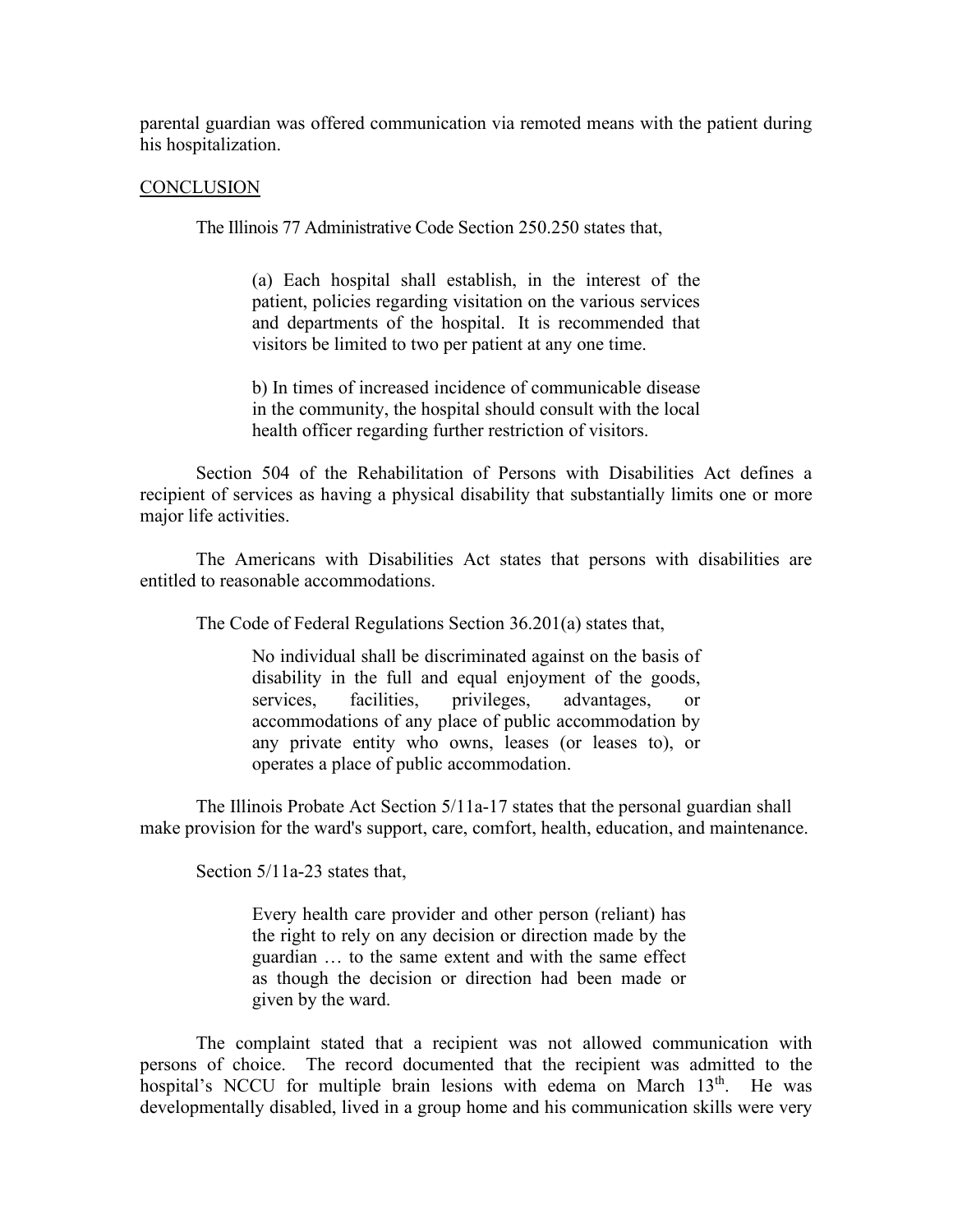limited. His parental guardian told the HRA that due to the covid-19 pandemic that visitation was restricted on the  $16<sup>th</sup>$ . She reported that a physician told her that she could not provide emotional support for him and that he would not even know if she was in his room. The hospital's policy started restricting visitors on March  $15<sup>th</sup>$ , 2020 policy but included caregivers necessary for the emotional well-being of the patient and end-of-life visitors for patients (the number of visitors will be determined on a case-by case basis) in the policy criteria exclusions list. The HRA understands that the hospital may place reasonable restrictions on visitation because of the covid-19 pandemic to prevent the spread of the virus to patients and staff such as limiting the numbers of visitors at any one time, limiting visitors to those who able to meet the patient's needs, screening visitors for possible illness, etc. However, the recipient's parental guardian believes that she falls under the caregiver necessary for the emotional well-being of the patient as well as his home staff. The caregiver or support person criteria exclusion was removed from the hospital's visitation restriction policy due to a glitch in the computer system on March  $17<sup>th</sup>$ , 2020, per the staff interviewed.

The record and parental guardian indicated that limited visitation was allowed on the  $23^{\text{rd}}$ ,  $24^{\text{th}}$  and the  $27^{\text{th}}$  because his physical medical health had started to decline. His record contained documentation that his parental guardian was involved in updates with his treatment team and during the visitation restriction that she had some communication by remote means with him. His parental guardian told the HRA that she had desperately tried to gain access to her son to provide emotional support at his bedside. She reported that she did not believe that appropriate accommodations such as relaxing the visitation restriction were made to meet the recipient's needs and that she had contacted the hospital's Risk Manager, the hospital's out-of-state advocacy support department, and community agencies/individuals concerning this issue. However, she said that she did not get the help needed and that he died without any family at his bedside on the  $28<sup>th</sup>$ . This case is not only about communication with persons of choice, but it highlights support and consideration concerning end-of-life issues. The Authority substantiates the complaint stating that a recipient was not allowed communication with persons of choice such as his parental guardian/emotional support person on March  $16<sup>th</sup>$  thru the  $22<sup>nd</sup>$ ,  $25<sup>th</sup>$ and the  $26<sup>th</sup>$  of 2020.

## RECOMMENDATION

1. The hospital is reminded that recipients with disabilities have the right to a support person of choice with them while hospitalized if needed. The hospital's visitation restriction policy dated on March  $15<sup>th</sup>$ , 2020 included caregivers as a criteria exclusion in the policy. However, the hospital's policy was not followed by the staff when the recipient's parental guardian was not allowed visitation with him on the 16<sup>th</sup> and other days mentioned in the report.

## **SUGGESTIONS**

1. The hospital should provide the necessary services to ensure effective communication with individuals who have disabilities and limited communication skills.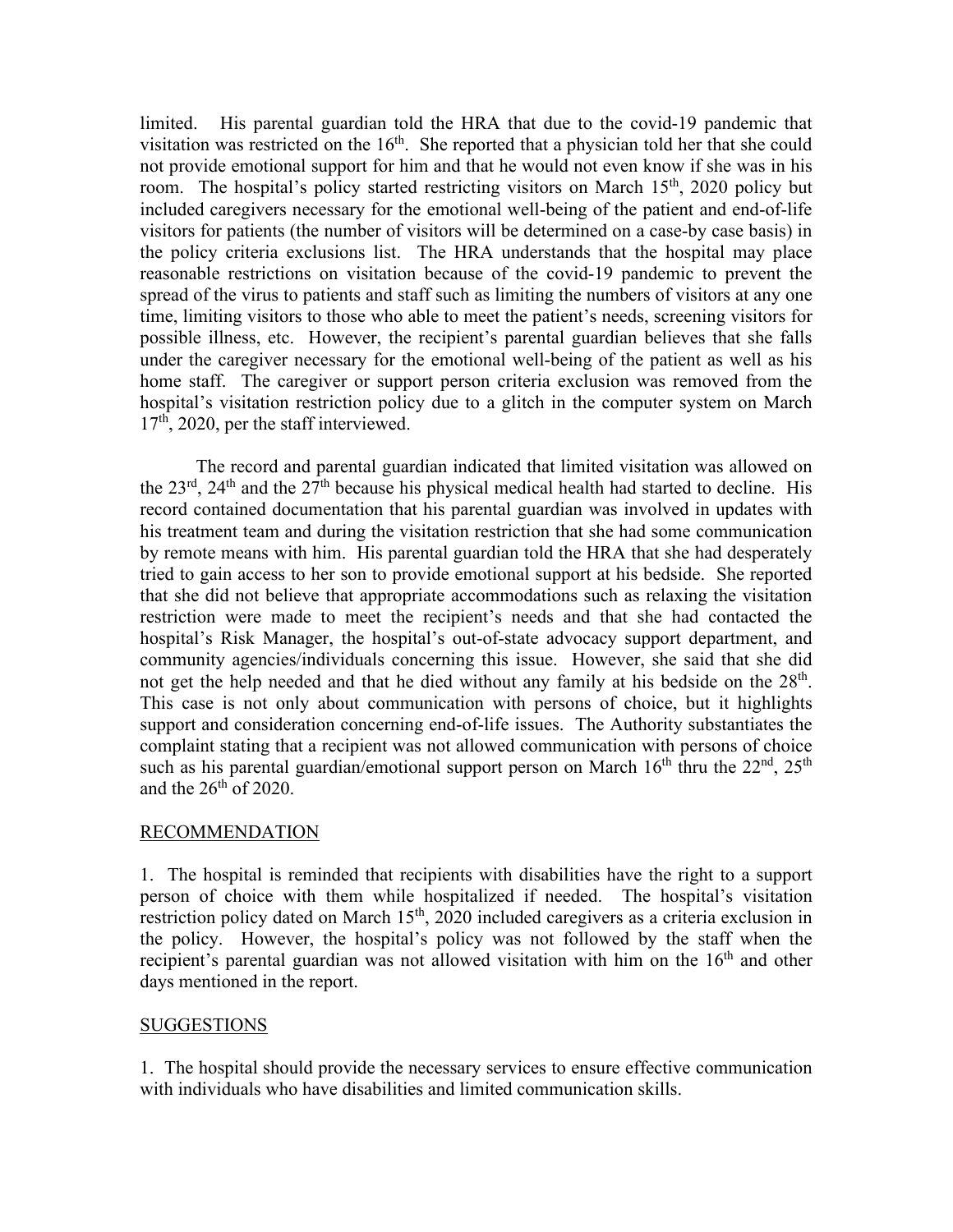2. Develop strategies on how to communicate with individuals who have disabilities and require hospitalization.

3. Ensure records are provided to the guardian as requested and allowed under HIPAA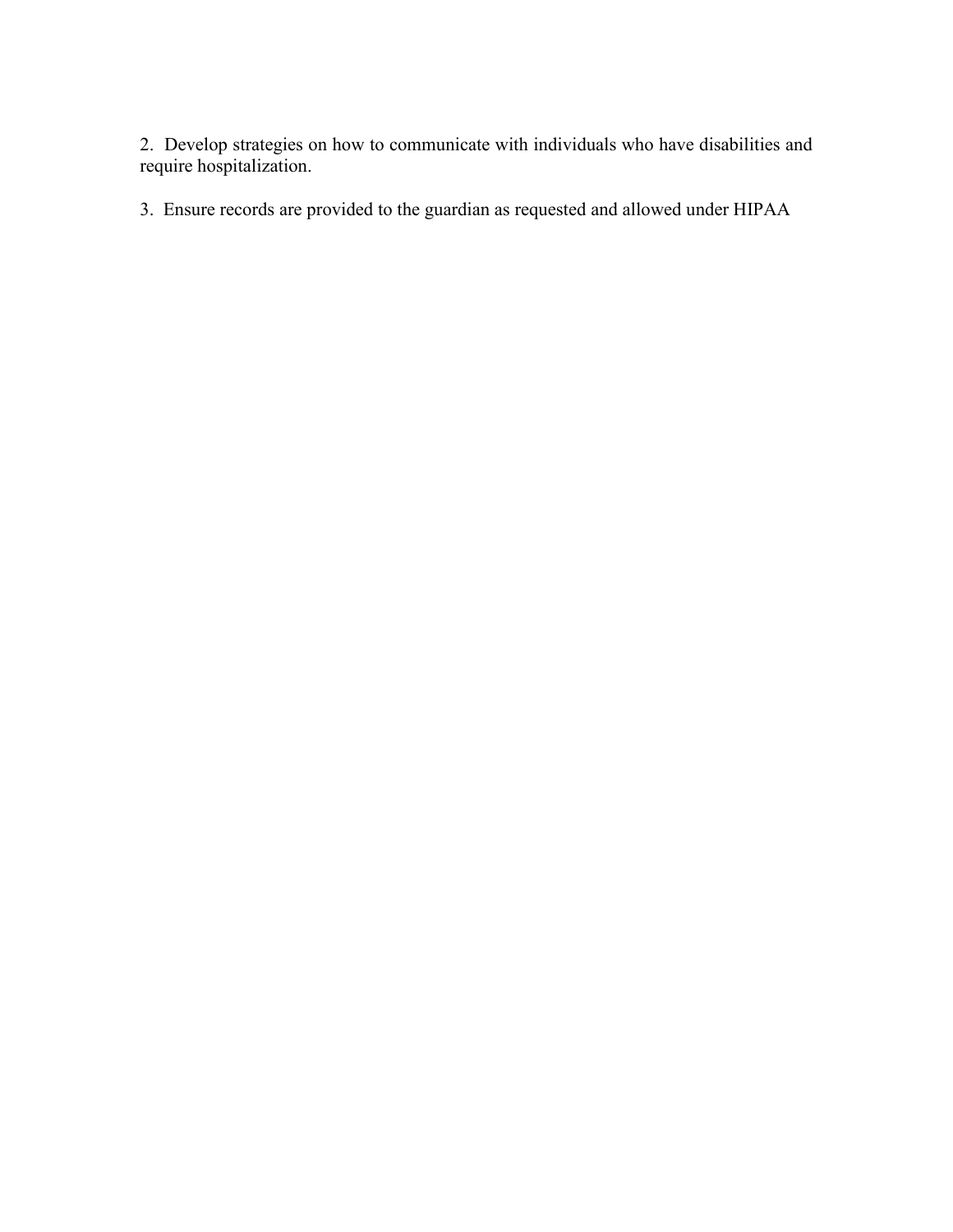# RESPONSE

## Notice: The following page(s) contain the provider response. Due to technical requirements, provider responses appear verbatim in retyped format.



Milwaukee, WI 53204

April 15, 2021

To Whom It May Concern:

Advocate Aurora Health (AAH) appreciates the opportunity to respond to the investigation and findings regarding this matter. Please accept our response to the findings identified in your report dated March 15, 2021 (Case#21-040-9003).

As part of its findings IGAC recommended that patients with disabilities be permitted a support person of choice while hospitalized if needed. Although not required by law, it is our practice to permit an emotional support person for patients with disabilities. It is documented that the Guardian visited the patient at bedside on: 3/13/2020, 3/14/2020, 3/15/2020, 3/17/2020, 3/18/2020, 3/22/2020, 3/23/2020, 3/24/2020, 3/25/2020, 3/26/2020, and 3/27/2020.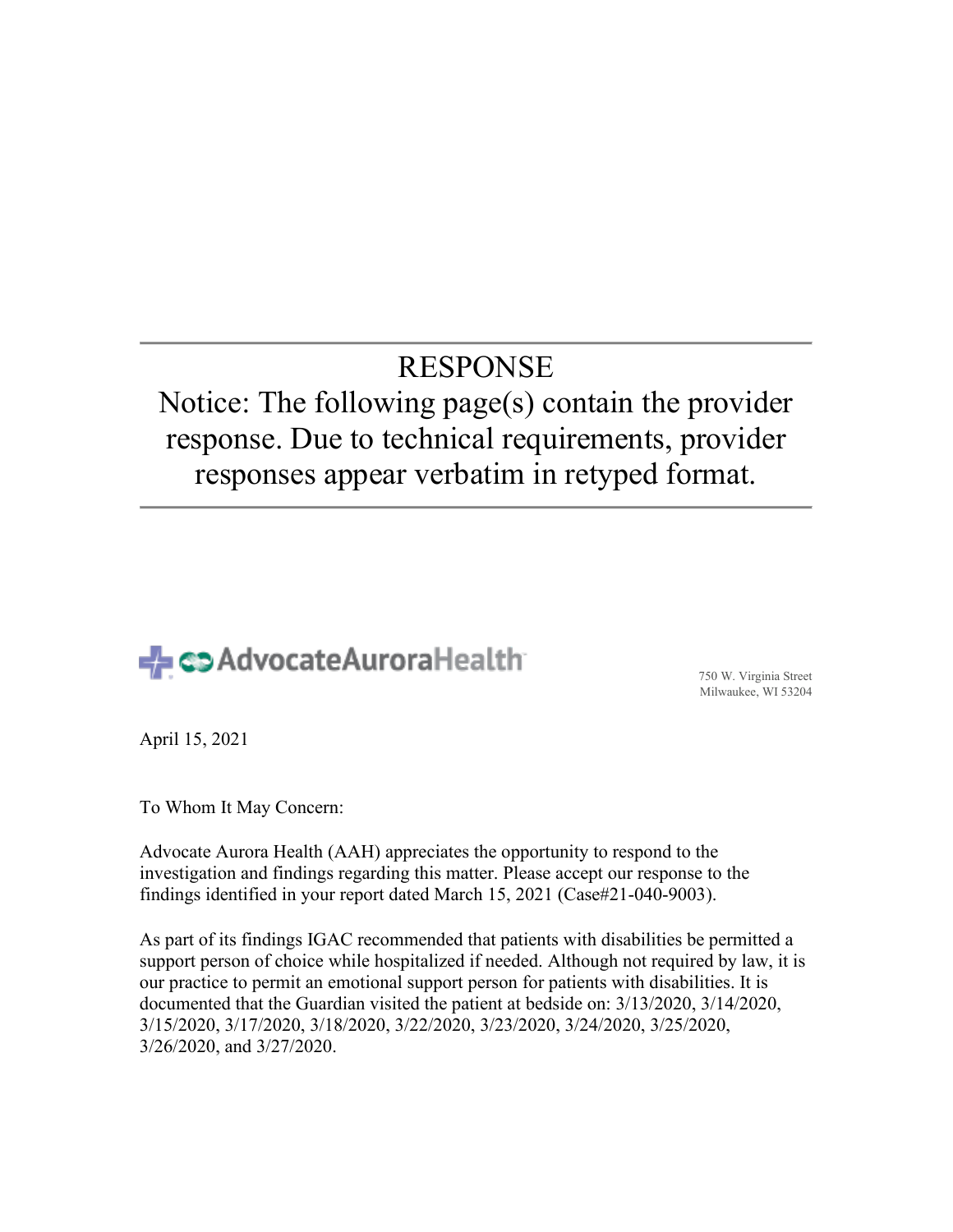It was suggested that AAH:

- 1. Ensure effective communication with individuals who have disabilities and limited communication skills.
	- a. AAH has a Language Services Department that ensures patients are apprised of their rights to effective communication and necessary communication assistance is in place. In addition, we have a comprehensive policy and protocols to ensure all individuals with limited English proficiency and special communication needs have access and full enjoyment to all AAH programs and services.
- 2. Develop strategies on how to communicate with individuals who have disabilities.
	- a. In addition to our aforementioned policy, when appropriate, and necessary a consult from Speech Pathology would be obtained to identify the unique communication needs of a patient.
- 3. Ensure records are provided as requested.
	- a. AAH policy is aligned with HIPAA's 30-day requirement to fulfill records requests. The medical records request submitted by the Guardian was fulfilled 5 days after the submission and within the required timeframe.

Points of clarification to the final report:

- This incident happened during the beginning of the COVID-19 global pandemic. Advocate Christ Hospital was the IL epicenter of this pandemic and, among the top 10 ECMO (Extracorporeal Membrane Oxygenation) centers for COVID globally. In accordance with the local health officer recommendations, CDC guidance, and in alignment with other health systems, AAH had to quickly establish a visitation protocol rooted in the best health interest of our patients and staff.
- The Director of Quality did not make reference to a "glitch in the computer system." We believe this interpretation references the rapidly changing visitation protocol during the initial weeks of the pandemic.



Milwaukee, WI 53204

- AAH never had a 60+ year old age limitation on approved visitors.
- The report cites the following State and Federal Regulations: IL 77 Administrative Code Section 250.250, Section 504 of the Rehabilitation Act, Americans with Disabilities Act, Code of Federal Regulations Section 36.201(a), IL Probate Act Section 5/11a-23. None of the regulations cited require a companion be permitted for "emotional support." AAH does recognize the need for individuals with disabilities to be allowed a companion to assist with functions or tasks related to care and activities of daily living. Our visitation policy reflects an allowance for reasonable accommodations related to disability needs.